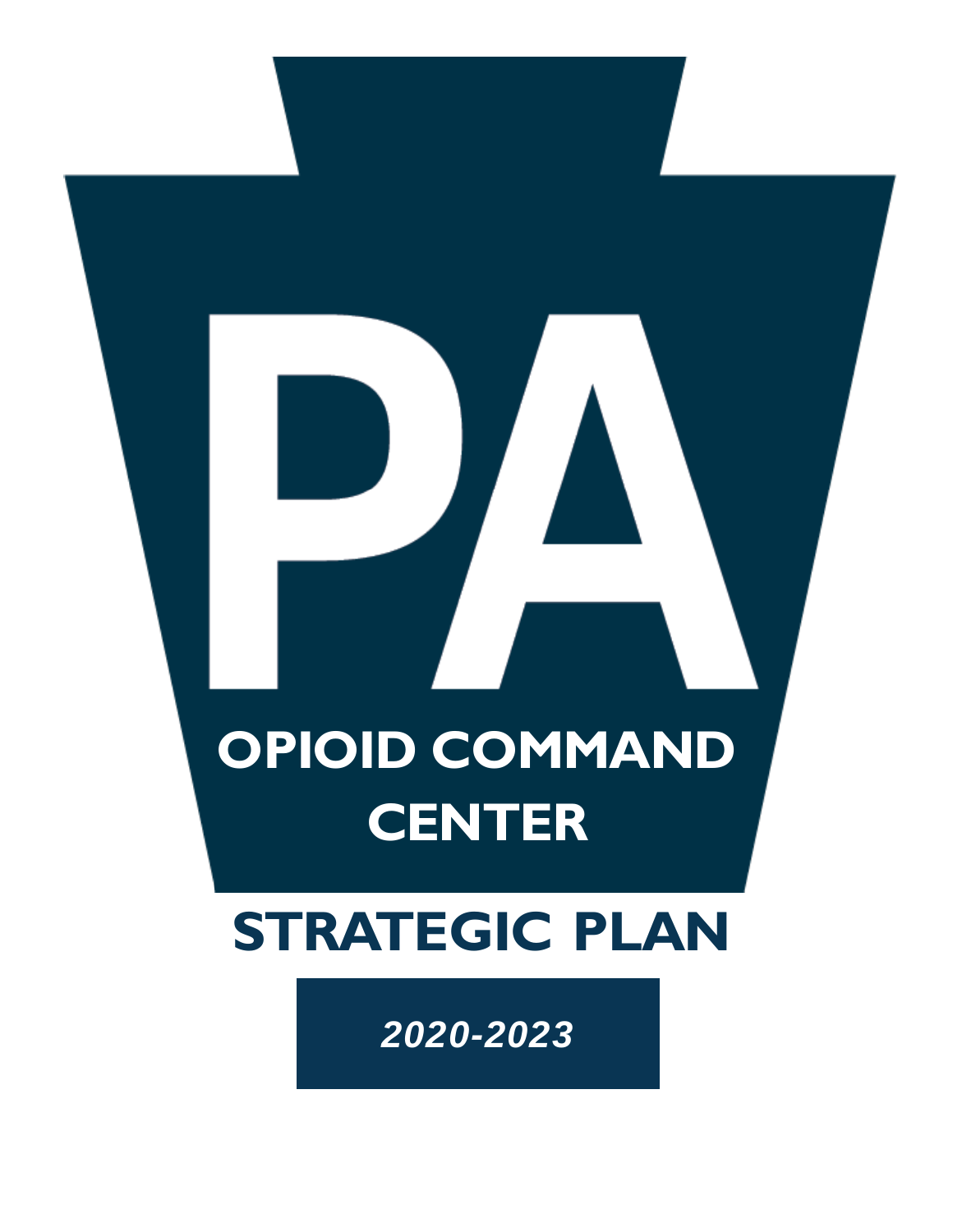### **TABLE OF CONTENTS**

| Message from the Governor | 3        |
|---------------------------|----------|
| Introduction              | 4        |
| <b>Guiding Principles</b> | 8        |
| <b>Executive Summary</b>  | 6        |
| The Plan                  | $9 - 13$ |
| <b>SWOT Analysis</b>      | 13       |
| Conclusion                | 15       |
| Acknowledgements          | 16       |

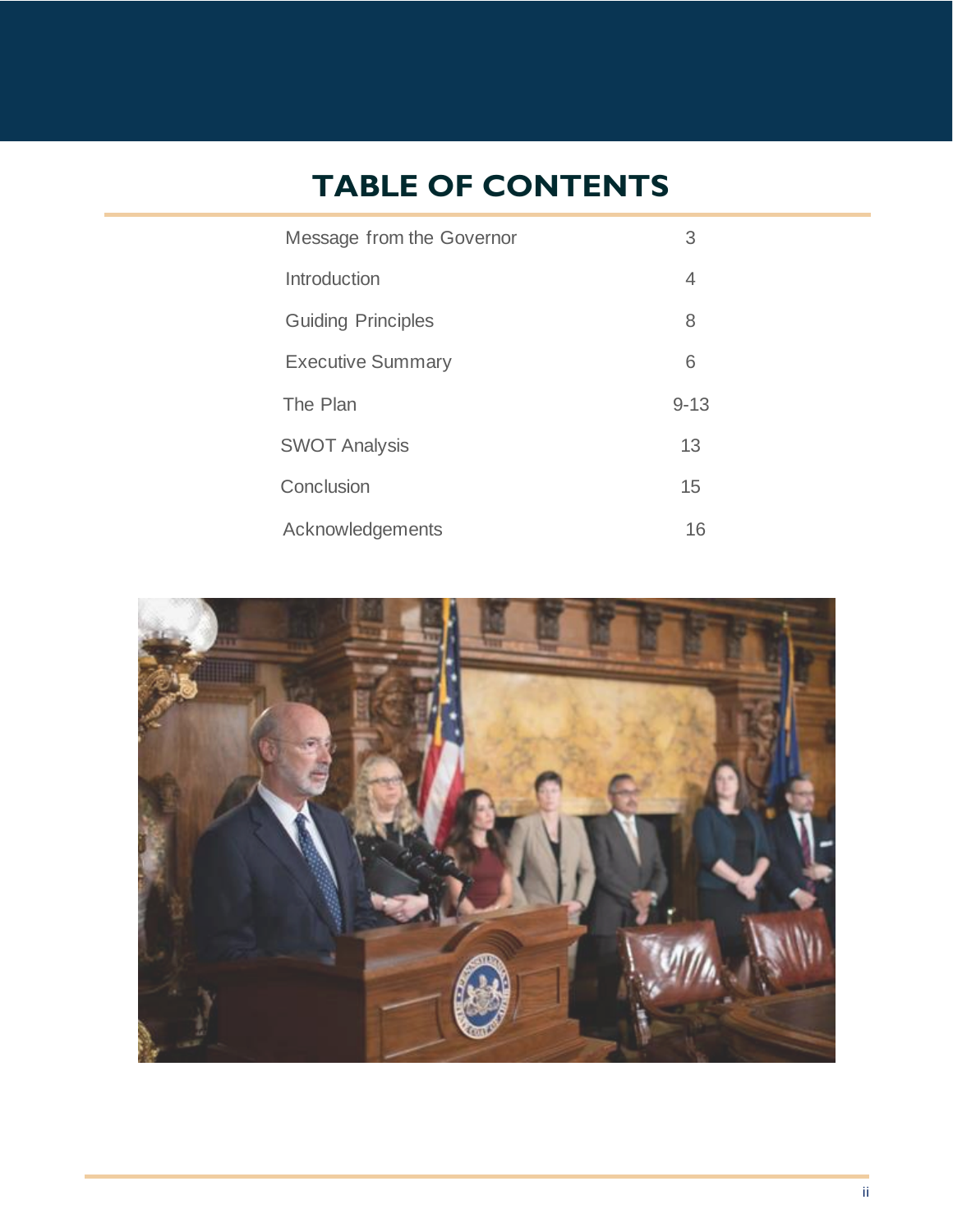### <span id="page-2-0"></span>**GOVERNOR TOM WOLF**



We have lost far too many Pennsylvanians to the crisis of substance use disorder in the commonwealth. Battling this epidemic requires a collaborative effort not only among state agencies, but also with federal and local partners. By leveraging the diverse strengths and skillsets brought together through the Opioid Command Center, we have been able to make great strides in saving lives and reducing negative outcomes for those suffering with a substance use disorder. I offer my thanks to everyone involved in these crucial efforts.

To date, my administration has implemented policy and regulatory reforms that have saved lives and provided support to those who need it most. Just a few of these accomplishments include:

- Reducing the rate of fatal overdoses by 18% from 2017 to 2018.
- Ensuring the availability of the lifesaving drug, Naloxone, through the standing order and distributing over 13,000 doses throughout multiple naloxone distribution days.
- Expanding access to Medication Assisted Treatment (MAT) through commercial insurer agreements, Medicaid preauthorization, and expanding the MAT program to State Correctional Institutions.
- Eliminating doctor shopping through the Prescription Drug Monitoring Program.

There is still tremendous work to be done to address the needs of those most impacted by this epidemic. The solution will require sustained determination, focus, and interagency collaboration at all levels. I am confident that the leadership of the Opioid Command Center will continue to drive change and save lives in the commonwealth.

Tom Wolf

Governor of Pennsylvania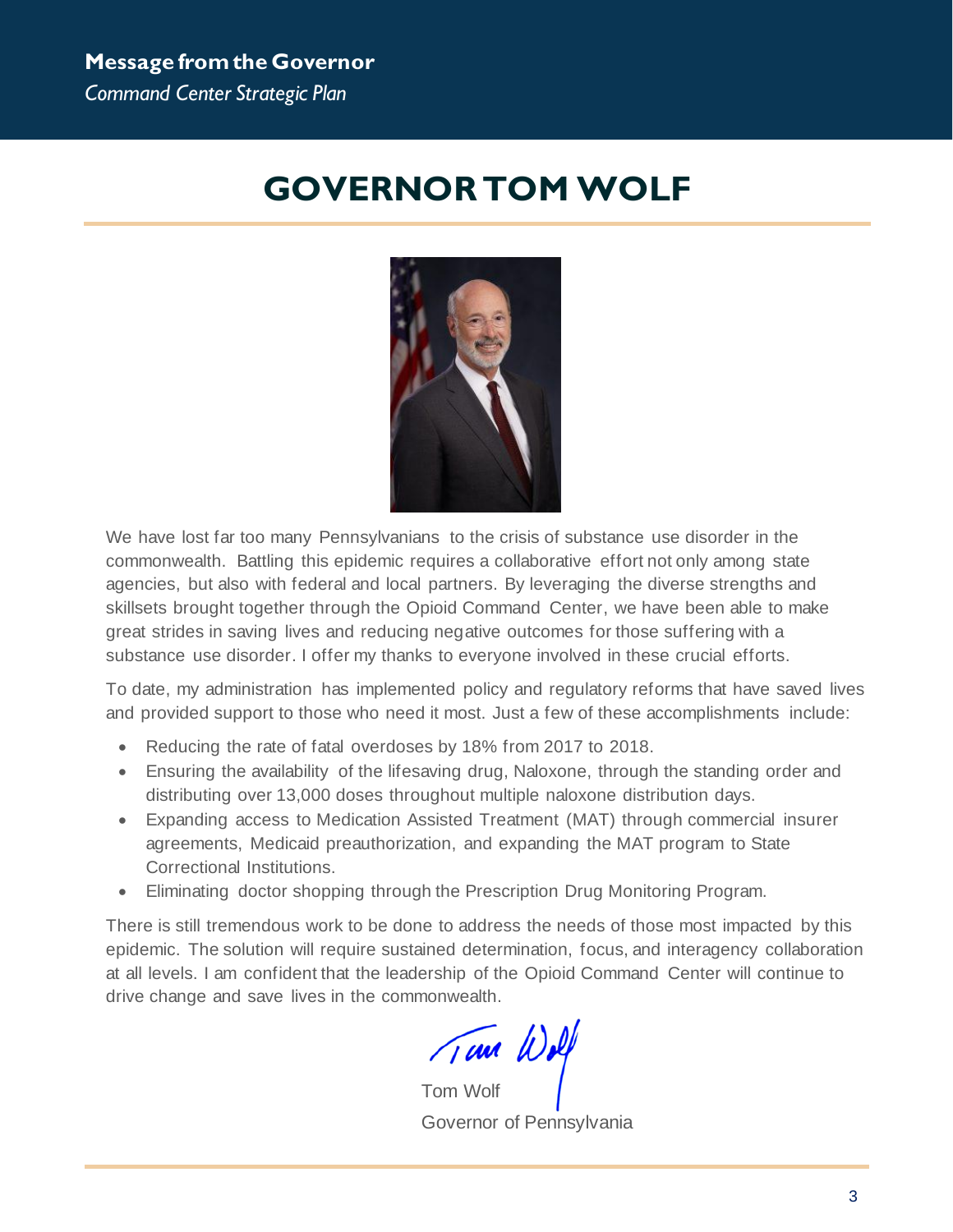#### **Opioid Command Center Strategic Plan** *Commonwealth of Pennsylvania*

**INTRODUCTION**

<span id="page-3-0"></span>According to the Centers for Disease Control (CDC), there were 5,377 fatal drug overdoses in Pennsylvania in 2017; the highest number of fatal overdoses in the United States (see figure 1). In the same year, the CDC estimated there were 303,000 unique individuals in Pennsylvania with a substance use disorder (SUD). The Commonwealth of Pennsylvania has leveraged the collective power of numerous state agencies to establish a unified response to the opioid crisis. On January 10, 2018, Governor Tom Wolf issued a first-of-its-kind Disaster Declaration proclaiming heroin and opioid addiction a public health emergency in Pennsylvania and directing specific executive actions to combat the crisis. The 90-day Disaster Declaration has been renewed nine times since the initial Declaration.



Through the Disaster Declarations issued by Governor Wolf and the subsequent creation of the Opioid Command Center, the state has created a proven, evidence-informed model for statewide opioid response efforts. This group encompasses 16 state agencies in addition to the Office of Attorney General and the High Intensity Drug Trafficking Area (HIDTA). The public health successes derived from the Opioid Command Center include a decrease in certain communicable diseases, an 18% decrease in overdose deaths from 2017 to 2018 (depicted in figure 2), and enhanced support for individuals struggling with addiction.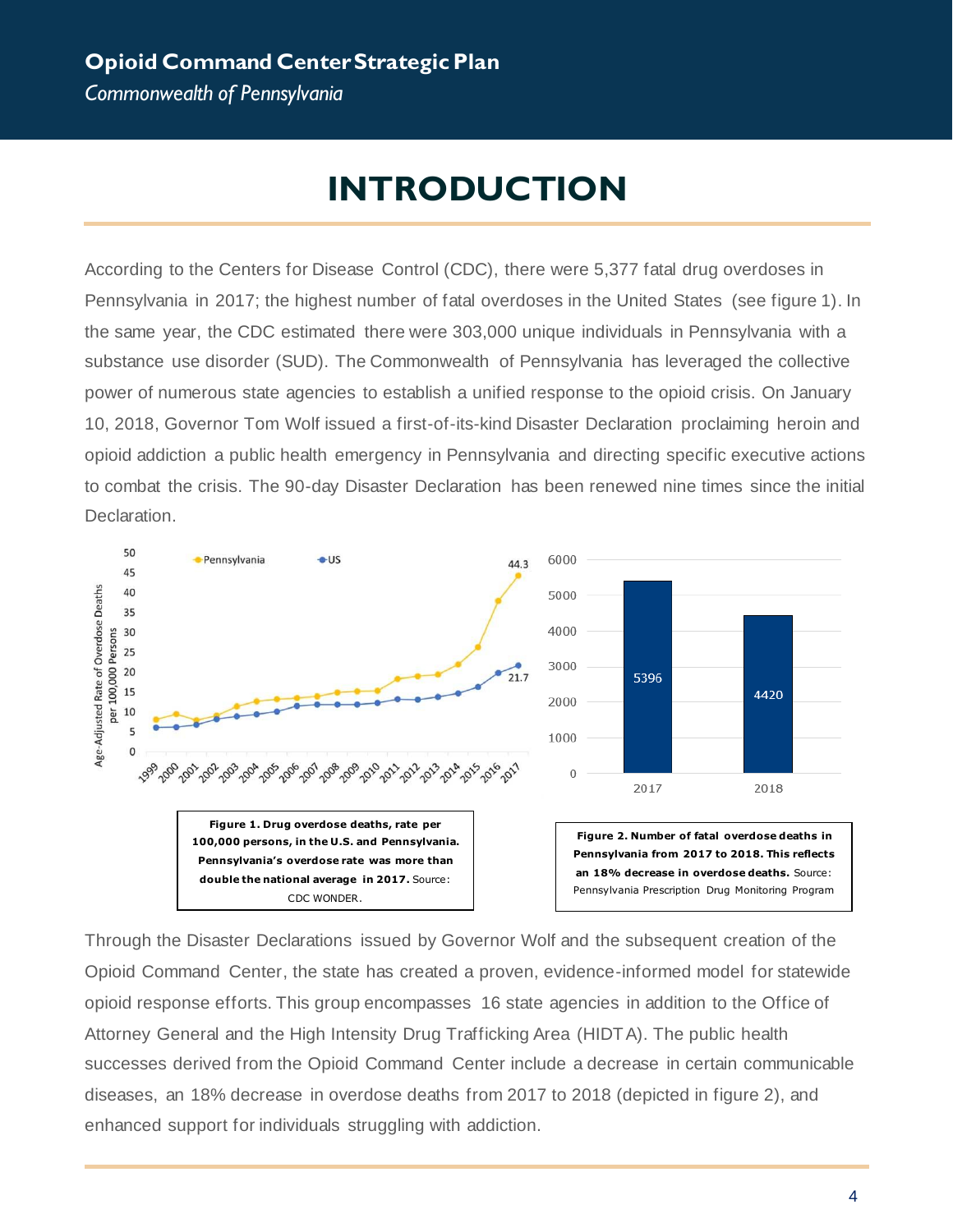### **ACCOMPLISHMENTS**

This multiagency response is a testament to a government that works. The novel initiatives that have been derived from the Opioid Command Center have resulted in thousands of lives saved and deployment of critical resources to communities and individuals.

|                                                                                                                                                      | <b>Multiagency</b><br>Response                                              | • Multiagency data sharing<br><b>Governor's Disaster Declaration</b><br>. Regular meetings of the Opioid Command Center<br>· Opioid Data Dashboard                                                 |
|------------------------------------------------------------------------------------------------------------------------------------------------------|-----------------------------------------------------------------------------|----------------------------------------------------------------------------------------------------------------------------------------------------------------------------------------------------|
| P.<br>R<br>E<br>V<br>E<br>N<br>Τ<br>$\circ$<br>N                                                                                                     | <b>Opioid Stewardship</b>                                                   | · Academic detailing<br>· Continuing Medical Education requirements<br>· Prescription Drug Monitoring Program (PDMP)                                                                               |
|                                                                                                                                                      | <b>Enhancing Efforts to</b><br><b>Prevent Misuse</b>                        | • Education and enforcement<br>• Drug take back events                                                                                                                                             |
| R<br>Е<br>S<br>C<br>U<br>E.                                                                                                                          | <b>Distributing Naloxone</b>                                                | • Naloxone for First Responders<br>· Public naloxone giveaw ay days<br>• Standing order                                                                                                            |
|                                                                                                                                                      | <b>Neonatal Abstinence</b><br>Syndrome                                      | • Neonatal Absitance Syndrome (NAS) data reporting<br>• Plans of Safe Care                                                                                                                         |
| T<br>R<br>E<br>A<br>T<br>$\mathsf{M}% _{T}=\mathsf{M}_{T}\!\left( a,b\right) ,\ \mathsf{M}_{T}=\mathsf{M}_{T}\!\left( a,b\right) ,$<br>E.<br>N.<br>т | <b>Increased Access to</b><br><b>Treatment Services</b>                     | . Warm Handoff policy to get those w ho have overdosed into treatment<br>• Law Enforcement Treatment Initiative (LETI)<br>• Centers of Excellence (COE)                                            |
|                                                                                                                                                      | <b>Expanding Access to</b><br><b>Medication Assisted</b><br>Treatment (MAT) | • Epanding access to MAT in correctional facilities and the community<br>· Pennsylvania Coordinated MAT (PacMAT) program<br>. Medicaid pre-authorization for MAT<br>· Commercial insurer agreement |

5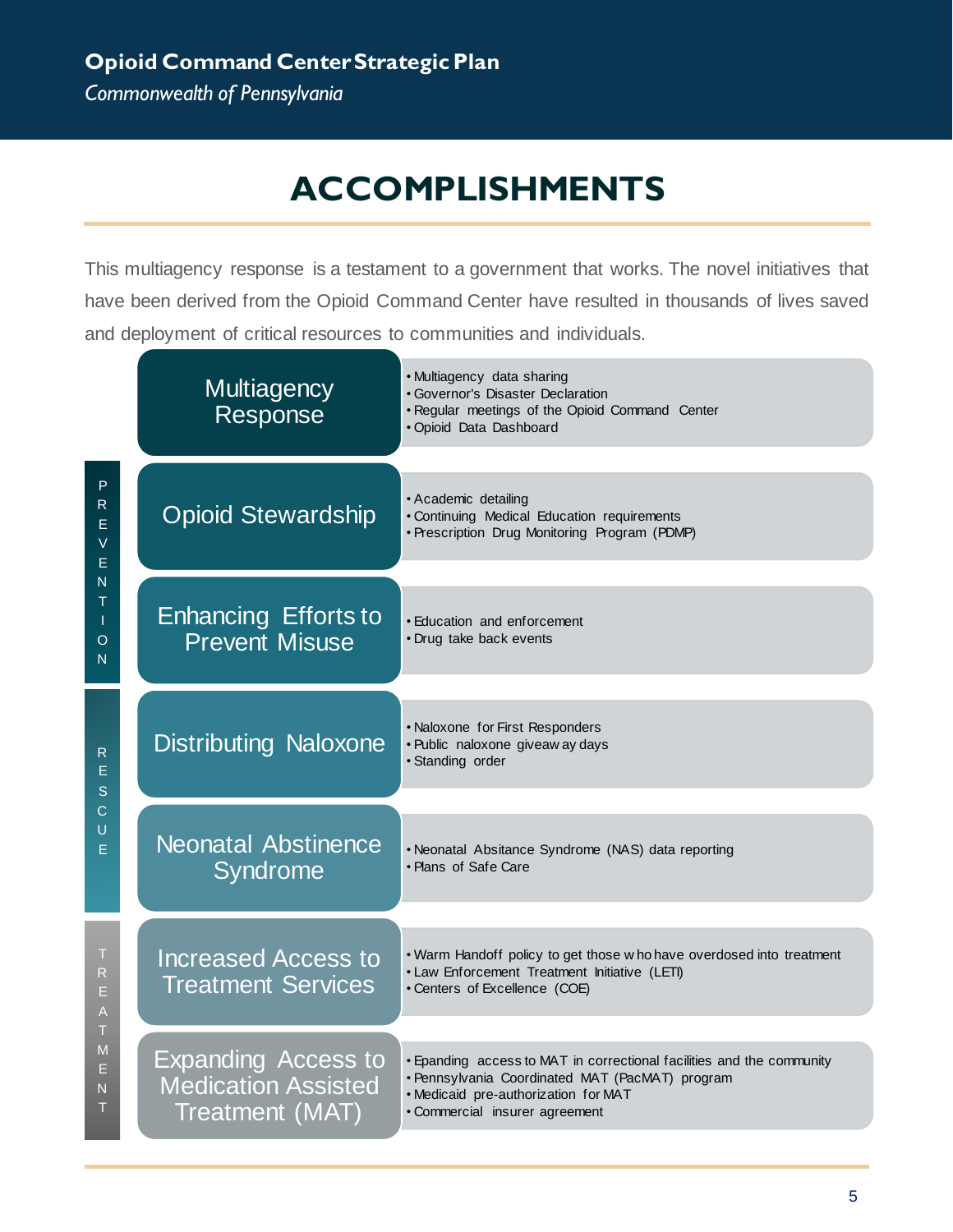### **IMPACT**

#### <span id="page-5-0"></span>Preventing Addiction

- The Prescription Drug Monitoring Program (PDMP) has reduced opioid prescriptions by 32 percent as of September 2019, and has virtually eliminated doctor shopping in the Commonw ealth.
- Expanded the use of 886 prescription drug take-back boxes to help Pennsylvanians properly dispose of unw anted drugs, including over 178,000 pounds of unw anted drugs collected in 2019.
- Pennsylvania State Police have seized over 250 kilograms of illicit drugs from 2018 to 2019.

#### Saving Lives

- Betw een November 2017 and September 2019, more than 55,000 kits of naloxone have been distributed to first responder agencies across Pennsylvania through the Naloxone for First Responders Program, resulting in more than 11,288 reported overdose reversals.
- Made naloxone available to all Pennsylvanians through a standing order, and distributed more than 14,500 kits of naloxone through statew ide public distribution events betw een December 2018 and January 2020.
- Fourty seven EpiCenter Alerts have been generated betw een January 2018 and January 2020. These alerts are

initiated w hen a cluster of overdoses are detected through the statew ide surveillance netw ork.

#### Getting People Into Treatment

- Launched a 24/7 Get Help Now Houtline (1-800-622-HELP), w hich has recieved more than 34,000 calls from individuals w ho need immediate assistance and directly connected more than half of all callers w ith a treatment provider.
- Waived the fees of over 4,200 birth certificates for individuals w ith a substance use disorder to expedite treatment initiaition.
- In 2018, the Single County Authorities (SCA) have assisted over 28,000 individuals w ith accessing treatment by eliminating financial barriers.
- The Patient Advocacy Program assists patients w ho have been affected by arrests of medical providers. Since its inception in September 2019, the program has completed rapid response to five provider arrests, surrender of DEA license, and permanent pain clinic closure. It has also performed individual outreach to 74 patients in need, and has sent over 260,000 educational emails and mailings to healthcare providers.

#### Increasing Capacity of Treatment Services

- Funded the implementation of 45 Centers of Excellence throughout the Commonw ealth that have connected tens of thousands of people w ith substance use disorder to life-saving treatment.
- The Pennsylvania Coordinated Medication Assisted Treatment (PacMAT) hub and spoke program has helped over 6,000 individuals engage in medication assisted treatment (MAT).

For the most recent data, please visit the Opioid Data Dashboard on Open Data Pennsylvania a[t https://data.pa.gov/stories/s/Pennsylvania-](https://data.pa.gov/stories/s/Pennsylvania-Opioids/9q45-nckt/)[Opioids/9q45-nckt/](https://data.pa.gov/stories/s/Pennsylvania-Opioids/9q45-nckt/)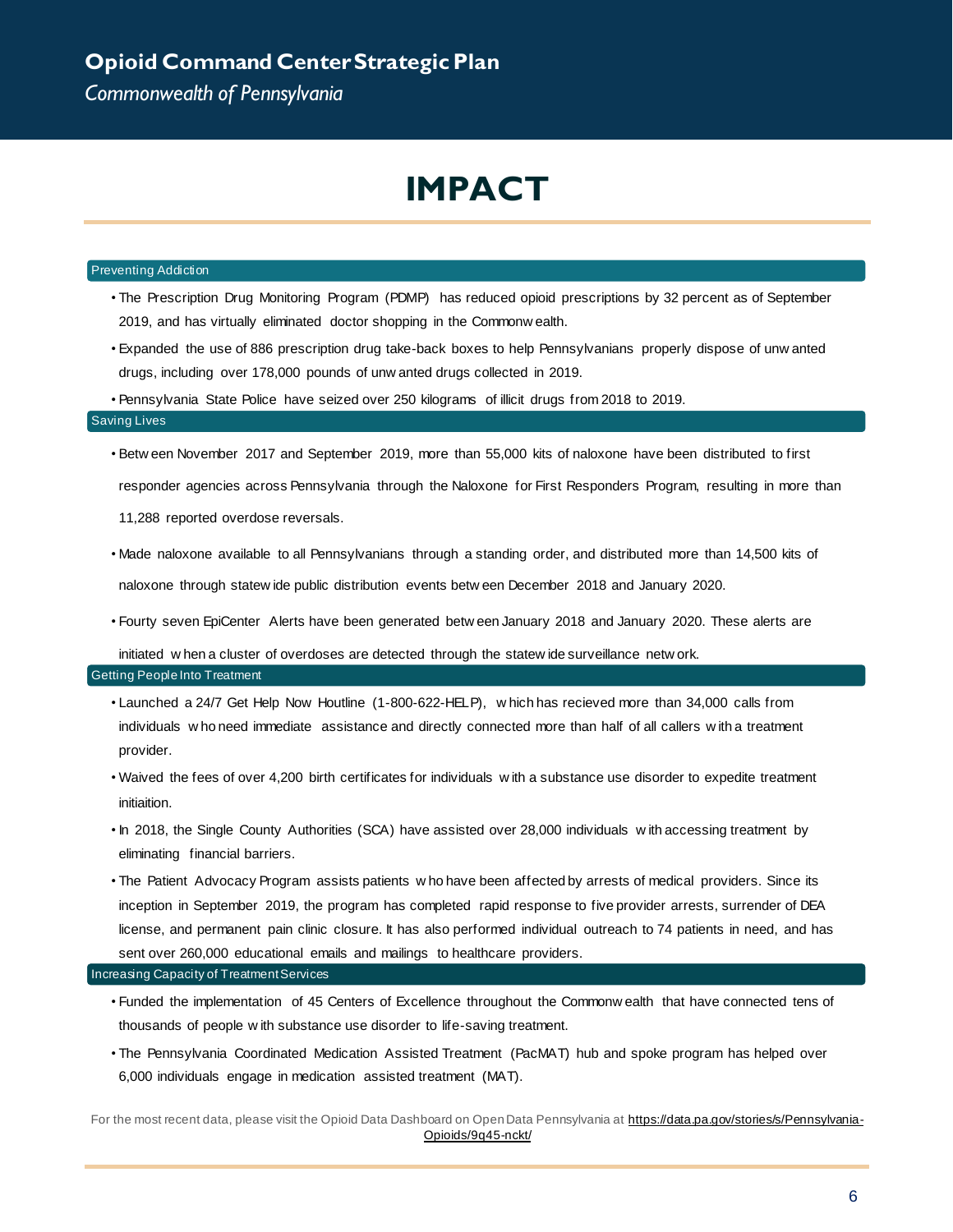### **GUIDING PRINCIPLES**

#### **Mission**

To coordinate efforts across all disciplines at all levels of government in Pennsylvania aimed at reducing the rate of overdoses and mitigating harmful health outcomes, and support individuals affected by substance use disorder and the professionals who serve them.

#### **Vision**

Protect all Pennsylvanians from substance use disorder and improve the lives of those who have it.

#### **Values**

- o *Multidisciplinary Collaboration* Leveraging expertise by including professionals from diverse backgrounds is conducive to robust and far-reaching response.
- o *Data-Driven Decision Making* Using relevant and current data to provide insight into current and potential issues faced by Pennsylvania, ensuring early detection and appropriate action in response to potential emerging trends.
- o *Innovation* Developing and implementing creative approaches to meet the changing needs of Pennsylvania.
- o *Leadership* Helping partners to reach their full potential by providing resources and making responsible decisions that aims to reduce barriers for citizens.
- o *Transparent Communication* Building relationships and trust through accessibility, accountability, and information sharing.
- o *Agility* Adapting responses based on emerging trends and needs of those with a substance use disorder.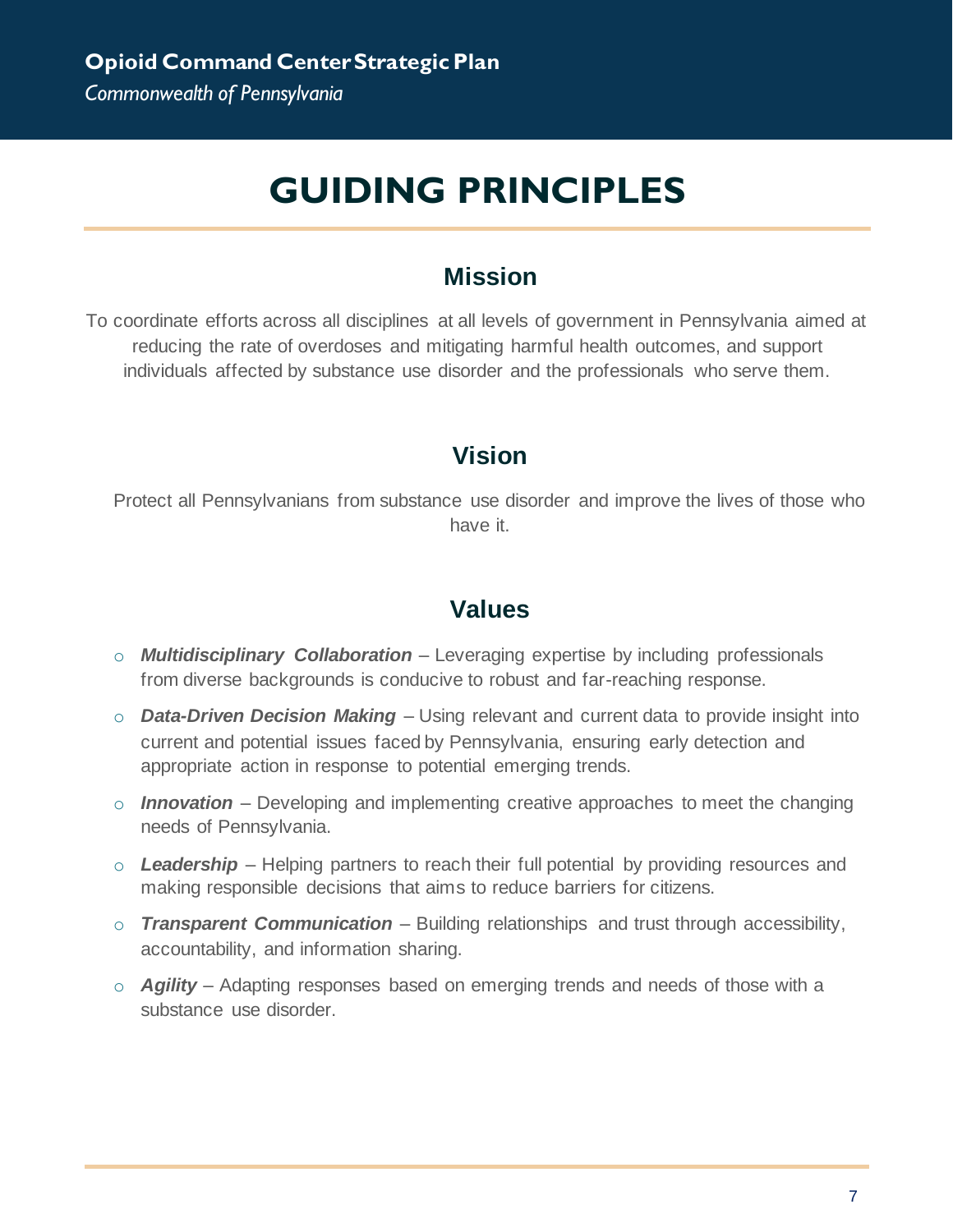### <span id="page-7-0"></span>**EXECUTIVE SUMMARY**



#### **Planning Methodology**

This strategic plan aims to continue the successes of the Opioid Command Center as well as implement new policies to remove barriers and develop additional initiatives to address the ever-changing need for support and resources. Stakeholders were consulted throughout the process of developing this plan to understand the unique challenges facing communities in Pennsylvania. Data was examined on a regular basis to monitor effectiveness and target areas of need. While opioids remain a large public health and safety threat, much of the feedback indicated a need to include other substances that are commonly misused. Thereby, the scope of the Opioid Command Center has been expanded beyond opioids to encompass other urgent emerging trends, such as stimulants, polysubstance use, and other concerns.

- **Goal Area 1 – Prevention** Reduce the risk of substance misuse through education, limiting availability of addictive substances, and combatting stigma
- **Goal Area 2 – Rescue** Establish sustainable methods to provide life-saving measures and increase access to harm reduction services
- **Goal Area 3 – Treatment** Promote access to treatment by reducing barriers for individuals and supporting the professionals who treat individuals with a substance use disorder
- **Goal Area 4 – Recovery** Promote supportive services for individuals in recovery
- **Sustainability** Implement long-lasting policies and regulations to support prevention, rescue, treatment, and recovery efforts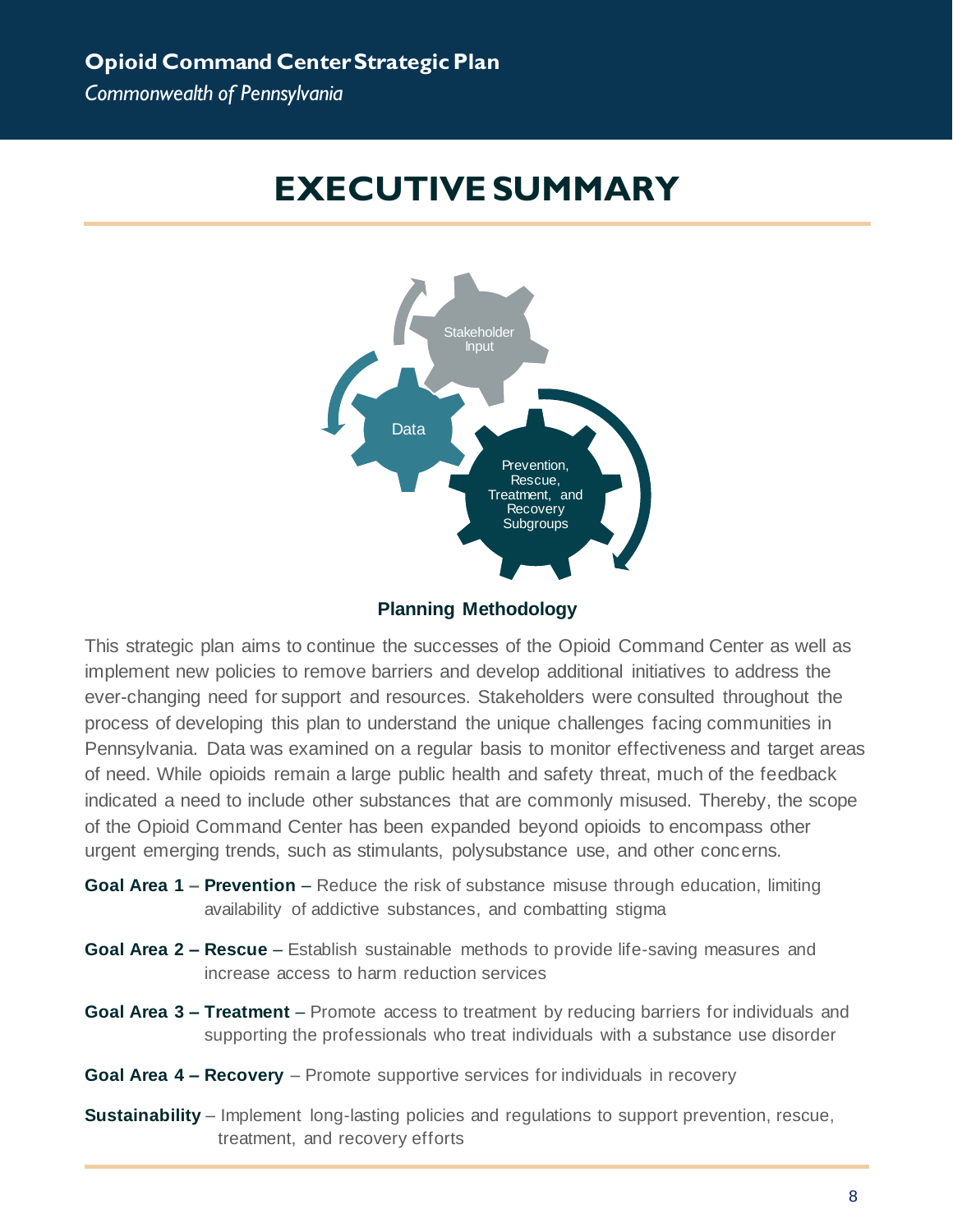# **THE PLAN – PREVENTION**

<span id="page-8-0"></span>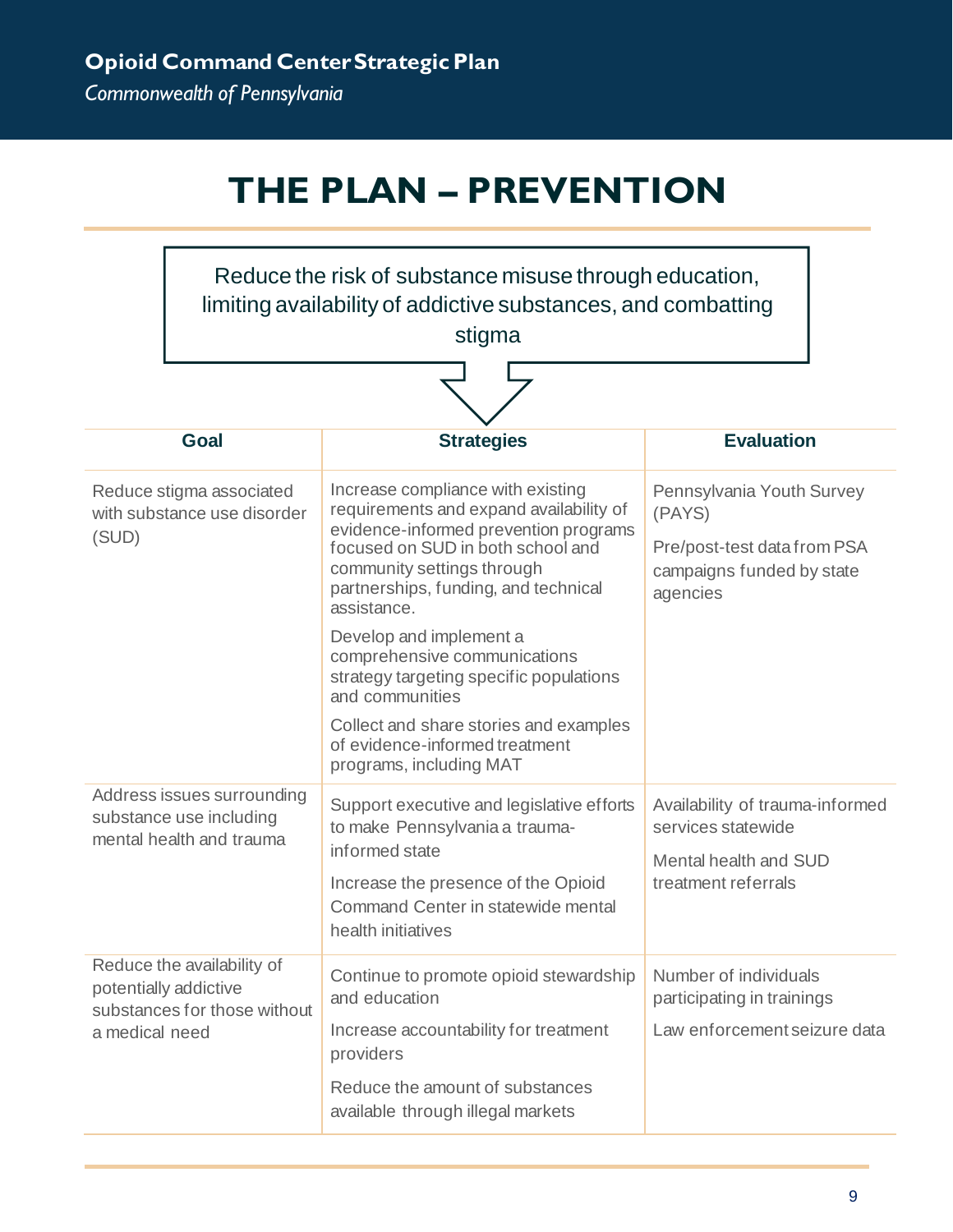# **THE PLAN - RESCUE**

Establish sustainable methods to provide life-saving measures and increase access to harm reduction services

マタ

| <b>Goals</b>                                                                                                                                                                         | <b>Strategies</b>                                                                                                                                                                                                                                                                                                               | <b>Evaluation</b>                                                                                                                                                 |  |  |
|--------------------------------------------------------------------------------------------------------------------------------------------------------------------------------------|---------------------------------------------------------------------------------------------------------------------------------------------------------------------------------------------------------------------------------------------------------------------------------------------------------------------------------|-------------------------------------------------------------------------------------------------------------------------------------------------------------------|--|--|
| Ensure the availability,<br>procurement, and<br>deployment of<br>naloxone                                                                                                            | Identify sustainable funding mechanisms to<br>ensure that naloxone can continue to be<br>made available to first responders and the<br>public at large                                                                                                                                                                          | Amount of naloxone<br>kits distributed to the<br>public through various<br>means                                                                                  |  |  |
|                                                                                                                                                                                      | Evaluate and implement sustainable delivery<br>options for the provision of naloxone to the<br>general public beyond traditional naloxone<br>days<br>Increase the availability of public access<br>naloxone in high occupancy public spaces                                                                                     | Effective methods of<br>distributing naloxone<br>examined yearly                                                                                                  |  |  |
| Increase awareness<br>and importance of harm<br>reduction philosophy,<br>strategies, and<br>interventions                                                                            | Educate the public, first responders and<br>members of the General Assembly in what<br>constitutes traditional harm reduction and its<br>importance in treating substance use disorder<br>Advocate for change to permit utilization of<br>harm reduction strategies, including the<br>establishment of syringe service programs | Number of<br>implemented strategies<br>to inform the public<br>about the importance<br>of harm reduction<br>Passage of necessary<br>harm reduction<br>legislation |  |  |
| Facilitate<br>compassionate and<br>effective interactions for<br>individuals with a SUD,<br>while decreasing<br>stigma and compassion<br>fatigue in the first<br>responder community | Facilitate trainings, outreach programs, and<br>resources to first responders related to<br>increasing awareness of SUD<br>Continue to work with counties to implement<br>best practices and Law Enforcement<br><b>Treatment Initiative policies</b>                                                                            | Counties participating<br>in the LETI Program<br>Number of first<br>responder training<br>sessions                                                                |  |  |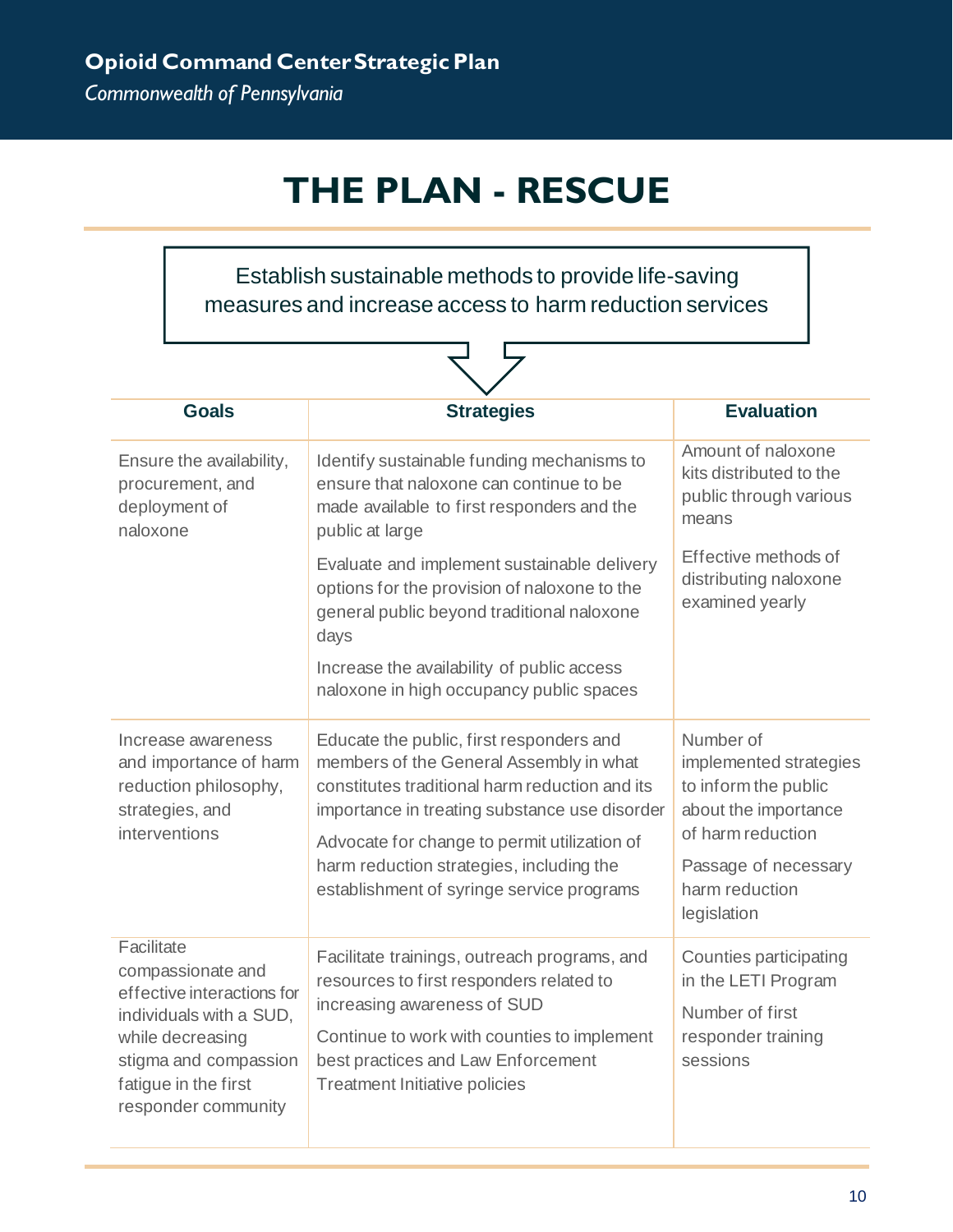# **THE PLAN - TREATMENT**

Promote access to treatment by reducing barriers for individuals and supporting the professionals that treat individuals with a substance use disorder



| <b>Goals</b>                                                                                                                                                    | <b>Strategies</b>                                                                                                                                                                                                                                                                      | <b>Evaluation</b>                                                                                               |
|-----------------------------------------------------------------------------------------------------------------------------------------------------------------|----------------------------------------------------------------------------------------------------------------------------------------------------------------------------------------------------------------------------------------------------------------------------------------|-----------------------------------------------------------------------------------------------------------------|
| Inform patients and<br>providers about the                                                                                                                      | Continue providing face-to-face healthcare<br>provider education and technical assistance.                                                                                                                                                                                             | Provider educational<br>trainings held                                                                          |
| treatment resources<br>that are available<br>within their<br>communities in a<br>timely fashion                                                                 | Provide materials and resources to<br>consumers to educate and empower them to<br>talk with their healthcare providers or seek<br>help for treatment                                                                                                                                   | Monitor state collected data<br>pertaining to treatment and<br>resources<br>Get Help Now Hotline data           |
| Provide support for<br>identifying and<br>referring individuals<br>with SUD to<br>community-based<br>resources that support<br>social determinants of<br>health | Promote care coordination and connect<br>individuals with supportive services to<br>achieve overall wellbeing<br>Leverage information from health information<br>exchange organizations and community<br>treatment providers to determine and address<br>current barriers to treatment | Monitor multiagency data<br>that encompasses<br>outcomes ties to social<br>determinants of health               |
| Mitigate policy barriers<br>to obtaining SUD                                                                                                                    | Provide technical assistance and resources<br>to providers to lessen burdens                                                                                                                                                                                                           | Improved health outcomes<br>through data                                                                        |
| treatment                                                                                                                                                       | Enhance availability of drug and alcohol<br>counseling and other health care                                                                                                                                                                                                           | Improve capacity of<br>counseling services                                                                      |
|                                                                                                                                                                 | professionals that serve individuals with SUD<br>Ensure that providers can provide treatment<br>to their fullest potential in addition to<br>addressing barriers regarding Pennsylvania<br>confidentiality regulations                                                                 | Number of SUD Loan<br><b>Repayment Grants</b><br>provided<br><b>Health Professional</b><br>Shortage Area scores |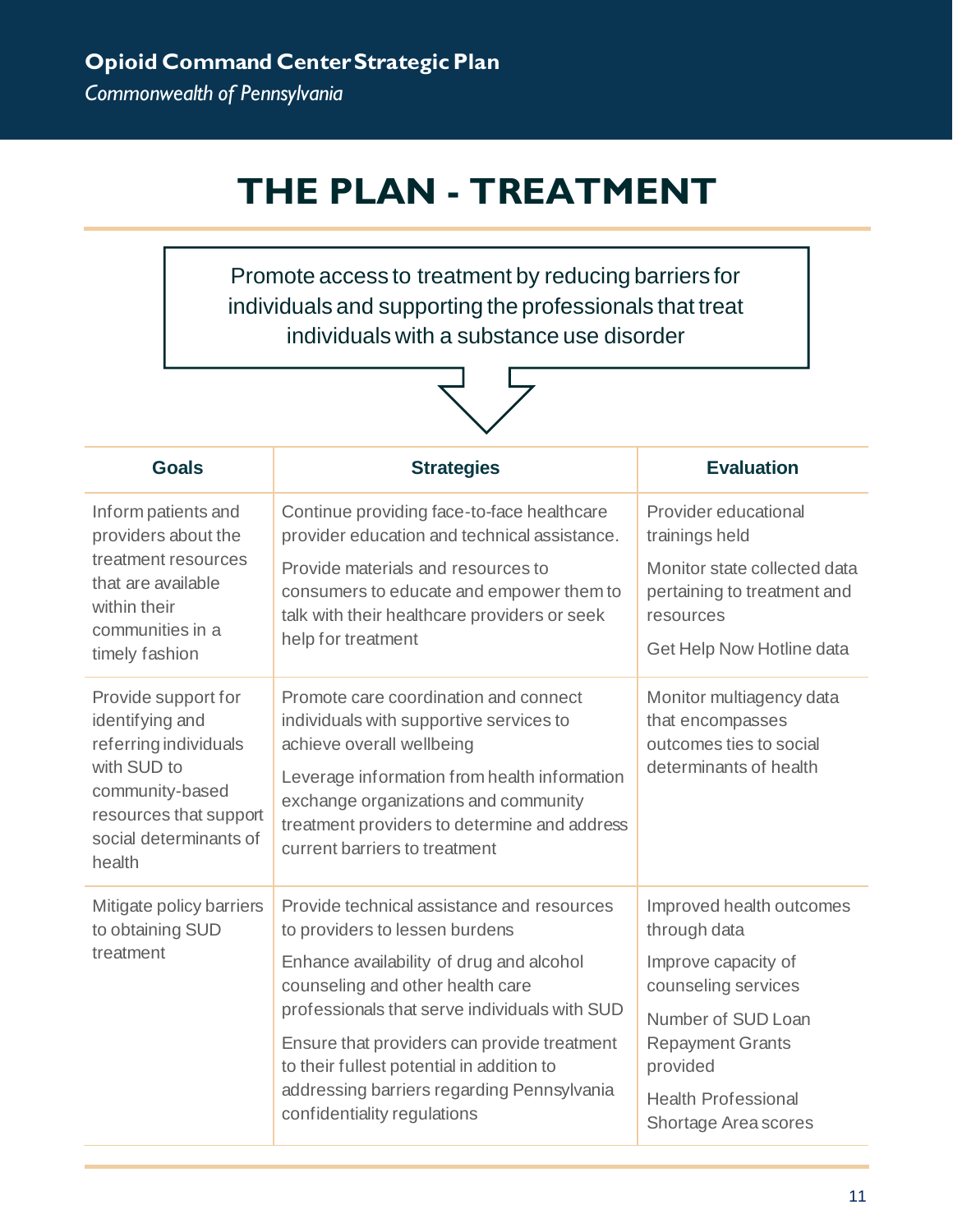# **THE PLAN - RECOVERY**

Promote supportive services for Pennsylvanians in recovery

| <b>Goals</b>                                                                                                                                | <b>Strategies</b>                                                                                                                                                     | <b>Evaluation</b>                                                                            |
|---------------------------------------------------------------------------------------------------------------------------------------------|-----------------------------------------------------------------------------------------------------------------------------------------------------------------------|----------------------------------------------------------------------------------------------|
| Encourage employer policies<br>and hiring practices that will<br>support individuals in<br>recovery obtaining and<br>maintaining employment | Educate employers on hiring individuals<br>in recovery, employee benefits, and<br>insurance best practices<br>Identify barriers to hiring and supporting<br>employees | Educational<br>engagements with<br>employers<br>Number of recovery<br>friendly workplaces    |
| Increase access to safe and<br>stable housing in addition to<br>community-based supports                                                    | Continue the recovery housing initiative<br>and improve access to housing for<br>vulnerable populations                                                               | Number of people served<br>through the housing<br>initiative                                 |
|                                                                                                                                             | <b>Develop Recovery Community</b><br>Organizations as a central location for<br>supportive services                                                                   | Number of operating<br><b>Recovery Community</b><br>Organizations                            |
|                                                                                                                                             | Coordinate with local governments to<br>bring awareness to the recovery<br>community needs                                                                            |                                                                                              |
| Reduce barriers to<br>accessing and using<br>insurance for individuals in                                                                   | Educate insurance companies, providers,<br>and individuals on insurance coverage<br>pertaining to mental health and substance                                         | Market conduct exam<br>outcomes<br>Percentage of uninsured<br>individuals in<br>Pennsylvania |
| recovery                                                                                                                                    | use parity<br>Facilitate access to medical assistance,<br>veterans' assistance, private insurance,<br>and other resources for at risk individuals                     |                                                                                              |
|                                                                                                                                             |                                                                                                                                                                       | Parity complaints                                                                            |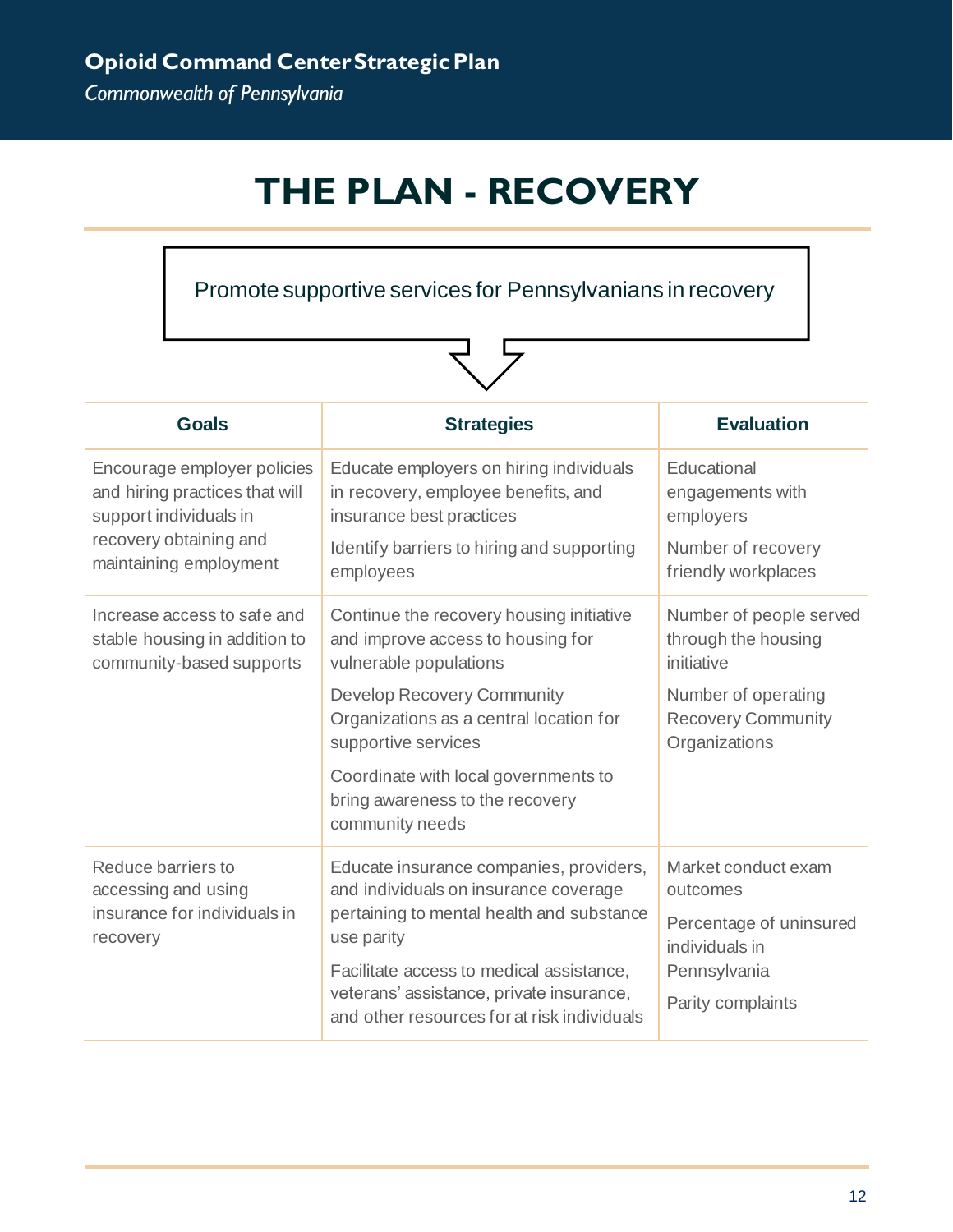# **SUSTAINABILITY**

<span id="page-12-0"></span>Implement long-lasting policies and regulations to support strategic plan initiatives and build relationships with organizations impacted by the epidemic

| <b>Goals</b>                                                                                                                           | <b>Strategies</b>                                                                                                                                                                                                                                             | <b>Evaluation</b>                                                                                                                                                 |  |  |
|----------------------------------------------------------------------------------------------------------------------------------------|---------------------------------------------------------------------------------------------------------------------------------------------------------------------------------------------------------------------------------------------------------------|-------------------------------------------------------------------------------------------------------------------------------------------------------------------|--|--|
| Improve two-way<br>communication and<br>collaboration with community<br>organizations, people in<br>recovery, and stakeholders         | Hold a set number of public Opioid<br>Command Center meetings per year<br>Establish a stakeholder committee<br>that meets quarterly<br>Create a newsletter and an annual<br>report<br>Adapt strategies based on feedback<br>from stakeholders and data trends | Number of public and<br>stakeholder meetings held<br>per year<br>Number of newsletters<br>provided to interested<br>organizations and individuals                 |  |  |
| Continue to invest in<br>innovative initiatives aimed at<br>supporting people with a<br>substance use disorder and<br>their loved ones | Fund community organizations that<br>align with the mission and vision of<br>the Opioid Command Center<br>Expend federal and state funds in a<br>timely manner                                                                                                | State and federal funds<br>allocated for expenditure tied<br>to substance use<br>Number of initiatives funded<br>Progress of spend down for<br>funded initiatives |  |  |
| Ensure the long-term<br>sustainability of our collective<br>efforts                                                                    | Update and renew the disaster<br>declaration as overdoses remain at<br>a historic high<br>Secure legislative and regulatory<br>reforms that codify existing practices                                                                                         | Initiatives accomplished as<br>set forth in the disaster<br>declarations<br>Quality and quantity of<br>codified initiatives                                       |  |  |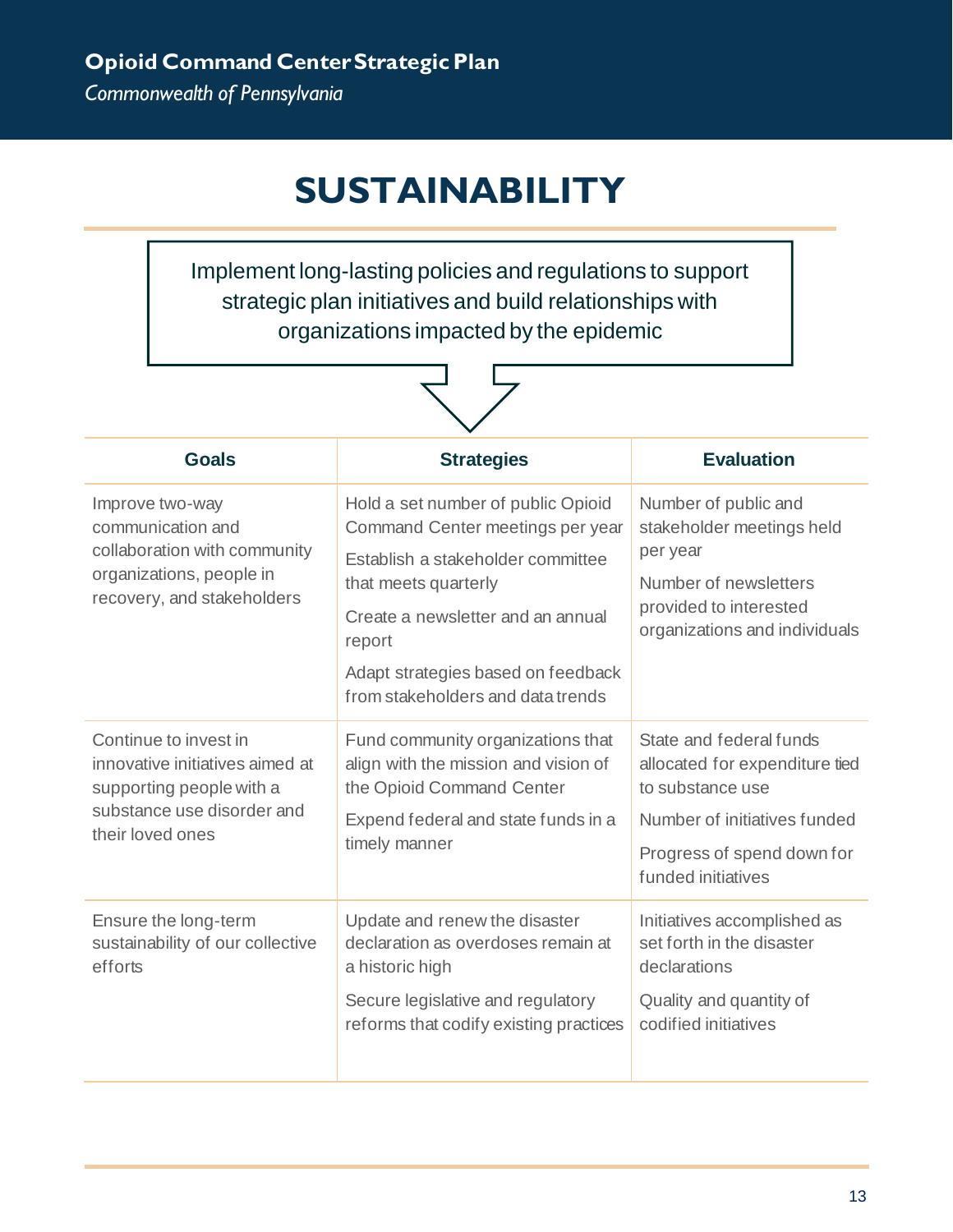### **Opioid Command Center Strategic Plan**

*Commonwealth of Pennsylvania*

# **SWOT ANALYSIS**

The collaborative efforts of the Opioid Command Center have been successful in reducing the rate of fatal overdoses by 18% from 2017 to 2018. The public health accomplishments derived from the Opioid Command Center include decrease in certain communicable diseases, decrease in overdose deaths, and enhanced supports for individuals struggling with addiction. Governor Wolf took swift action to declare the opioid crisis a "disaster" because the Department of Health does not have the statutory authority to declare a public health emergency. While the Disaster Declarations issued by Governor Wolf have enabled a unique level of inter-agency and community partner collaboration, a continued collective effort is needed to remain proactive and holistic in addressing the substance use crisis and the many public health issues which have ensued. Additionally, there will need to be further planning around future direction of the current incident command structure and the potential for enhanced long-term interagency coordination. Shifting the focus from immediate crisis response to long-term sustainability will allow for long-lasting policy actions to prevent further negative outcomes and the development of a comprehensive infrastructure to help individuals with addiction and their family. Through bridging these gaps, there will be opportunity for enhanced outcomes and further success.

#### **STRENGTHS**

- Collaboration
- Data collection and reporting
- Problem solving
- Timely policy implementation
- Medicaid expansion

#### **OPPORTUNITIES**

- Integration and collaboration with communities
- Set long lasting policy, legislative, and regulatory change



#### **WEAKNESSES**

- Compassion fatigue
- Requirement of a Disaster Declaration to continue some efforts
- No authority to declare a public health emergency

#### **THREATS**

- Regulatory waivers are only granted under a Disaster Declaration
- Change of administration in 2023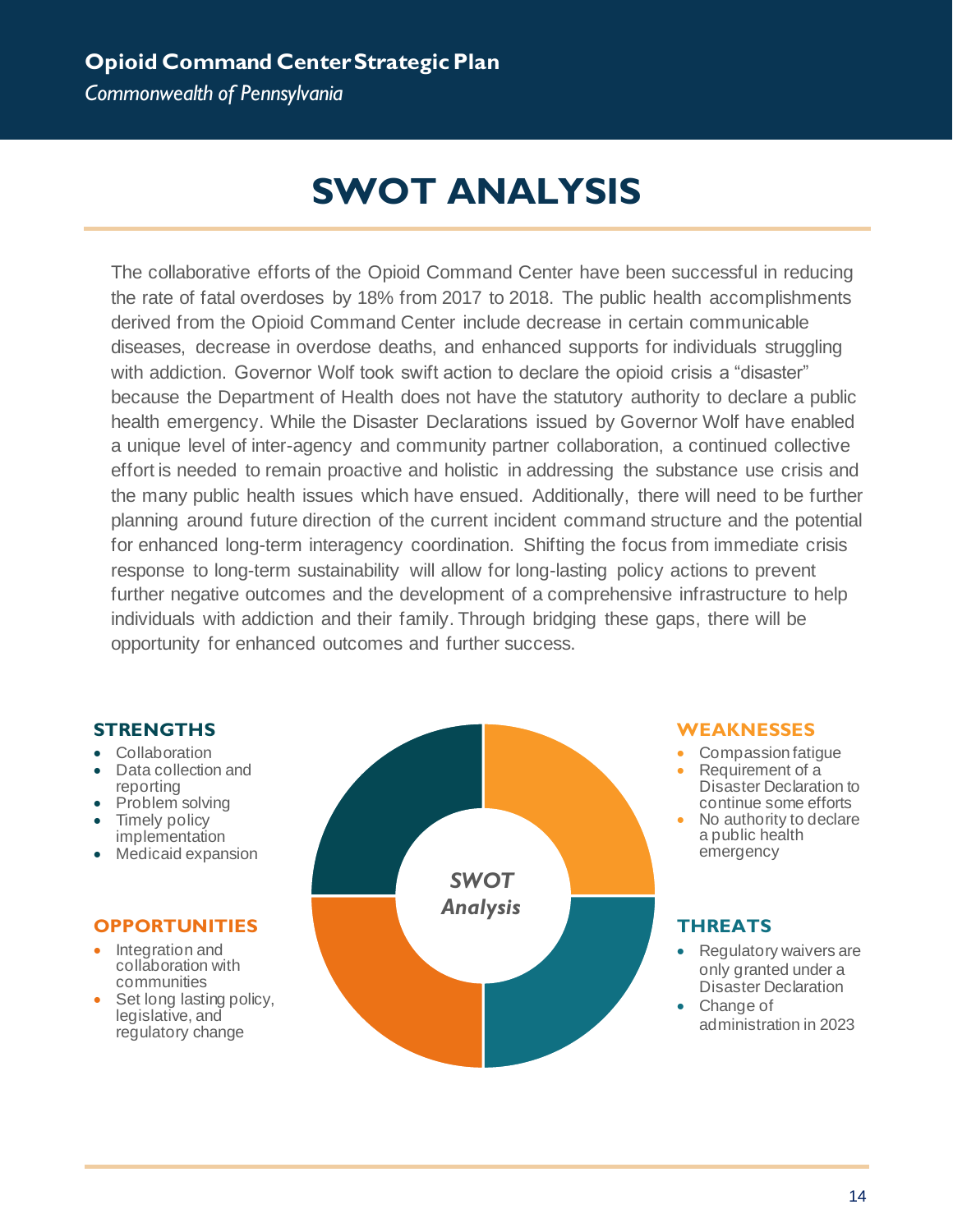.

# **CONCLUSION**

<span id="page-14-0"></span>

The comprehensive four-pronged approach adopted by the Opioid Command Center to address substance use epidemics has been successful in saving lives and reducing harm for thousands of Pennsylvanians. The guidance provided by the strategic plan will continue the impactful evidence-based initiatives, in addition to reducing barriers and promoting wellbeing to accomplish our vision of protecting all Pennsylvanians from substance use disorder and improve the lives of those who have it.

If you have questions, please emai[l ra-dhopioidcommand@pa.gov.](mailto:ra-dhopioidcommand@pa.gov)